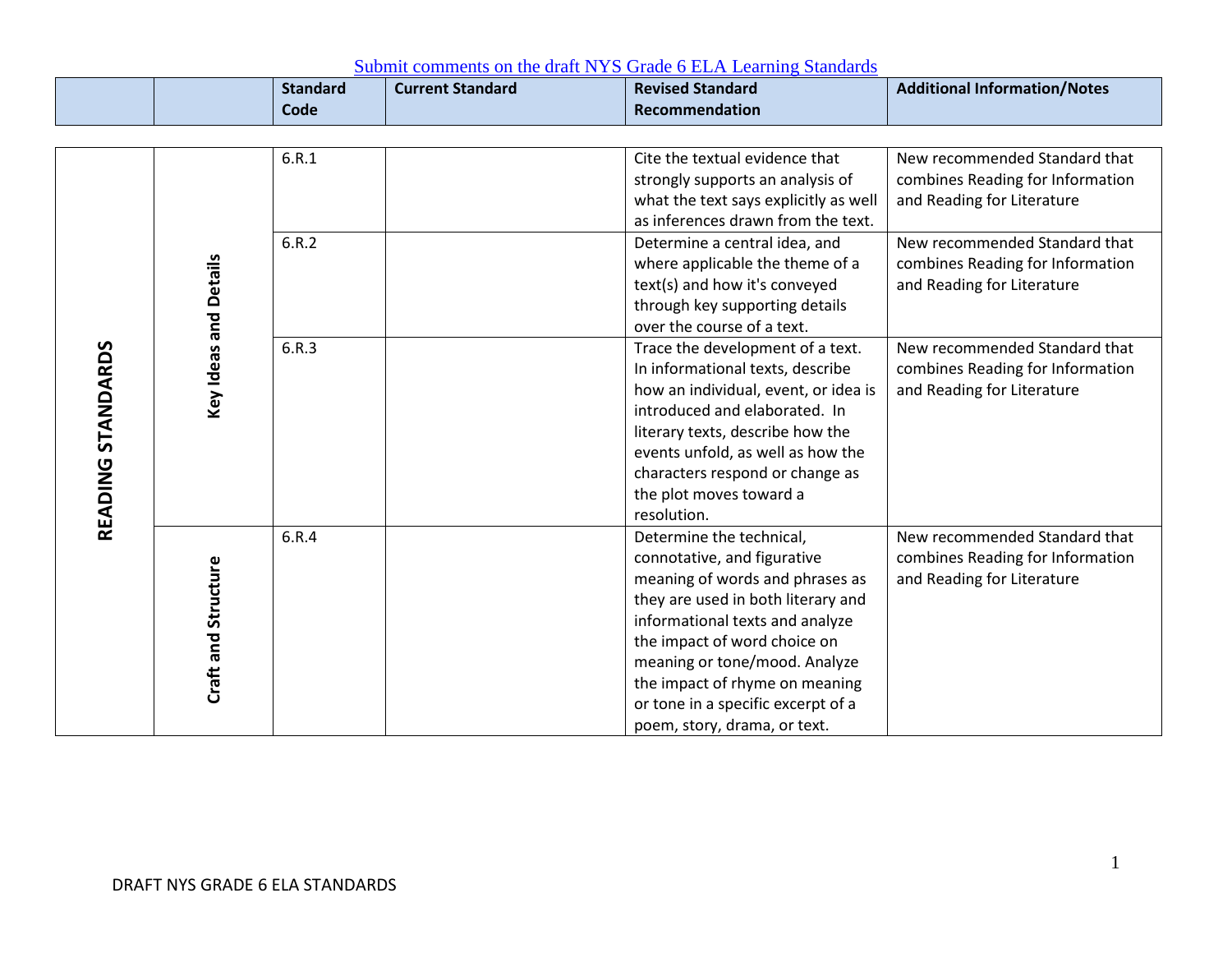|                   |                                       | <b>Standard</b><br>Code | <b>Current Standard</b> | <b>Revised Standard</b><br>Recommendation                                                                                                                                                                                                                                         | <b>Additional Information/Notes</b>                                                             |
|-------------------|---------------------------------------|-------------------------|-------------------------|-----------------------------------------------------------------------------------------------------------------------------------------------------------------------------------------------------------------------------------------------------------------------------------|-------------------------------------------------------------------------------------------------|
|                   |                                       |                         |                         |                                                                                                                                                                                                                                                                                   |                                                                                                 |
|                   | Craft and Structure                   | 6.R.5                   |                         | Analyze how a particular sentence,<br>paragraph, stanza, chapter, scene,<br>or section fits into the overall<br>structure of a text and how it<br>contributes to the development of<br>theme, setting, plot, or ideas, in<br>both literary and informational<br>texts             | New recommended Standard that<br>combines Reading for Information<br>and Reading for Literature |
|                   |                                       | 6.R.6                   |                         | Determine an author's perspective<br>and purpose in a text and explain<br>how it is conveyed. In literary<br>texts, determine the narrative<br>point of view and explain how it<br>conveys meaning.                                                                               | New recommended Standard that<br>combines Reading for Information<br>and Reading for Literature |
| READING STANDARDS | Integration of Knowledge and<br>Ideas | 6.R.7                   |                         | Integrate information presented in<br>different media or formats as well<br>as in text form; contrasting what is<br>visualized through text based<br>formats as compared to what is<br>perceived through multimedia<br>formats in order to develop<br>understanding of the topic. | New recommended Standard that<br>combines Reading for Information<br>and Reading for Literature |
|                   |                                       | 6.R.8                   |                         | Trace and evaluate the argument<br>and specific claims in<br>informational texts, distinguishing<br>claims that are supported by<br>reasons and evidence from claims<br>that are not.                                                                                             | New recommended Standard that<br>combines Reading for Information<br>and Reading for Literature |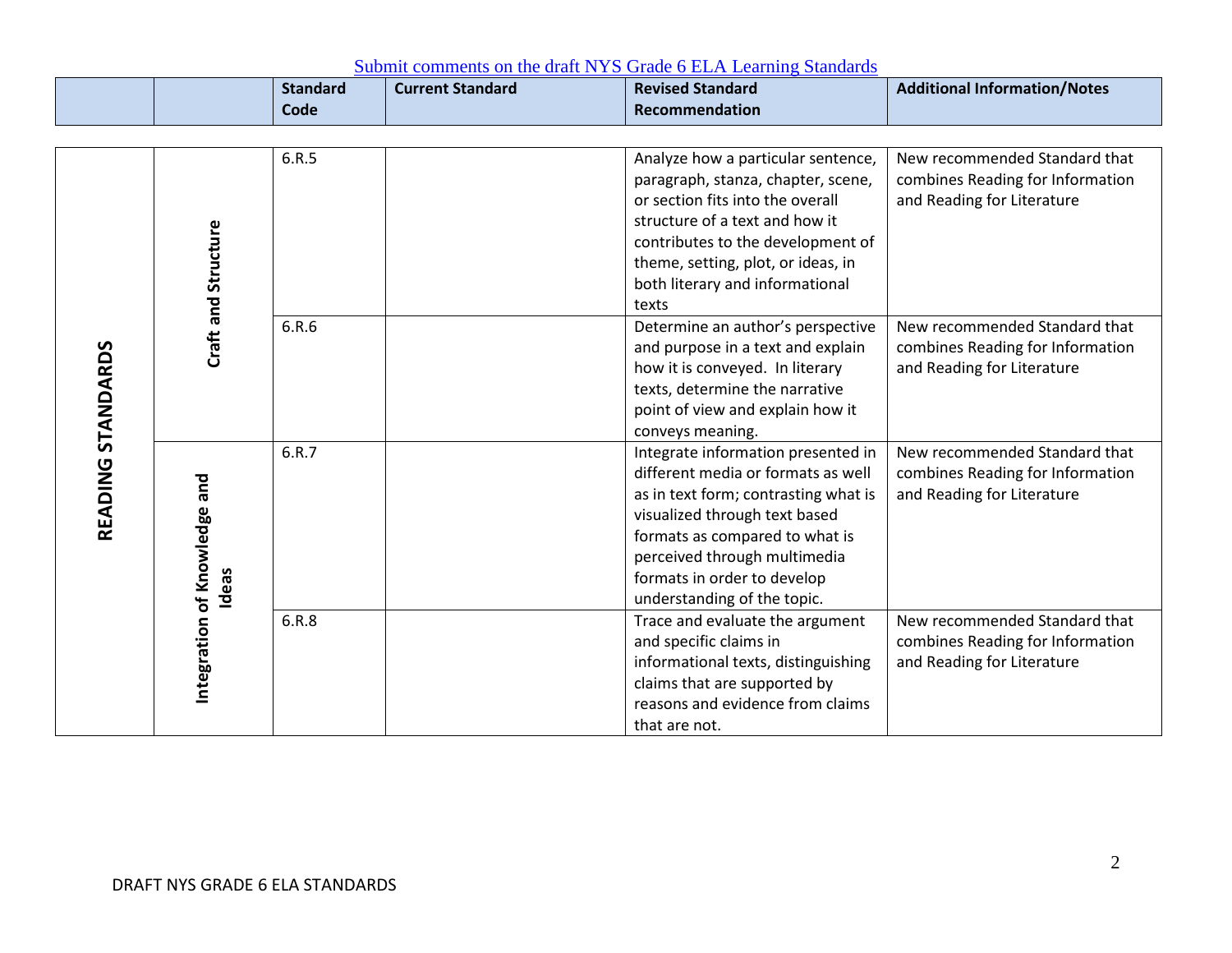|                   |                                                          | <b>Standard</b><br>Code | <b>Current Standard</b> | <b>Revised Standard</b><br>Recommendation                                                                                                                                                                                                                                                       | <b>Additional Information/Notes</b>                                                             |
|-------------------|----------------------------------------------------------|-------------------------|-------------------------|-------------------------------------------------------------------------------------------------------------------------------------------------------------------------------------------------------------------------------------------------------------------------------------------------|-------------------------------------------------------------------------------------------------|
|                   | Knowledge and Ideas<br>Integration of                    | 6.R.9                   |                         | Compare and contrast one<br>author's presentation with that of<br>another in both literary and<br>informational texts. Analyze how<br>two or more texts address similar<br>themes, topics or events in order<br>to build knowledge or to compare<br>the approaches of two different<br>authors. | New recommended Standard that<br>combines Reading for Information<br>and Reading for Literature |
|                   | Level of Text<br>Reading and<br>Complexity<br>đ<br>Range | 6.R.10                  |                         | Text complexity standard to be<br>moved to supporting guidance.                                                                                                                                                                                                                                 | Text complexity standard to be<br>moved to supporting guidance.                                 |
| READING STANDARDS |                                                          | 6.R.11                  |                         | Recognize, interpret, and make<br>connections in narratives, poetry,<br>and drama, ethically and<br>artistically to other texts, ideas,<br>cultural perspectives, eras,<br>personal events, and situations.                                                                                     | New recommended Standard that<br>combines Reading for Information<br>and Reading for Literature |
|                   | Responding to Literature                                 | 6.R.11.a                |                         | Self-select text based on personal<br>preferences.                                                                                                                                                                                                                                              | New recommended Standard that<br>combines Reading for Information<br>and Reading for Literature |
|                   |                                                          | 6.R.11.b                |                         | Use established criteria to classify,<br>select, and evaluate texts to make<br>informed judgments about the<br>quality of the pieces.                                                                                                                                                           | New recommended Standard that<br>combines Reading for Information<br>and Reading for Literature |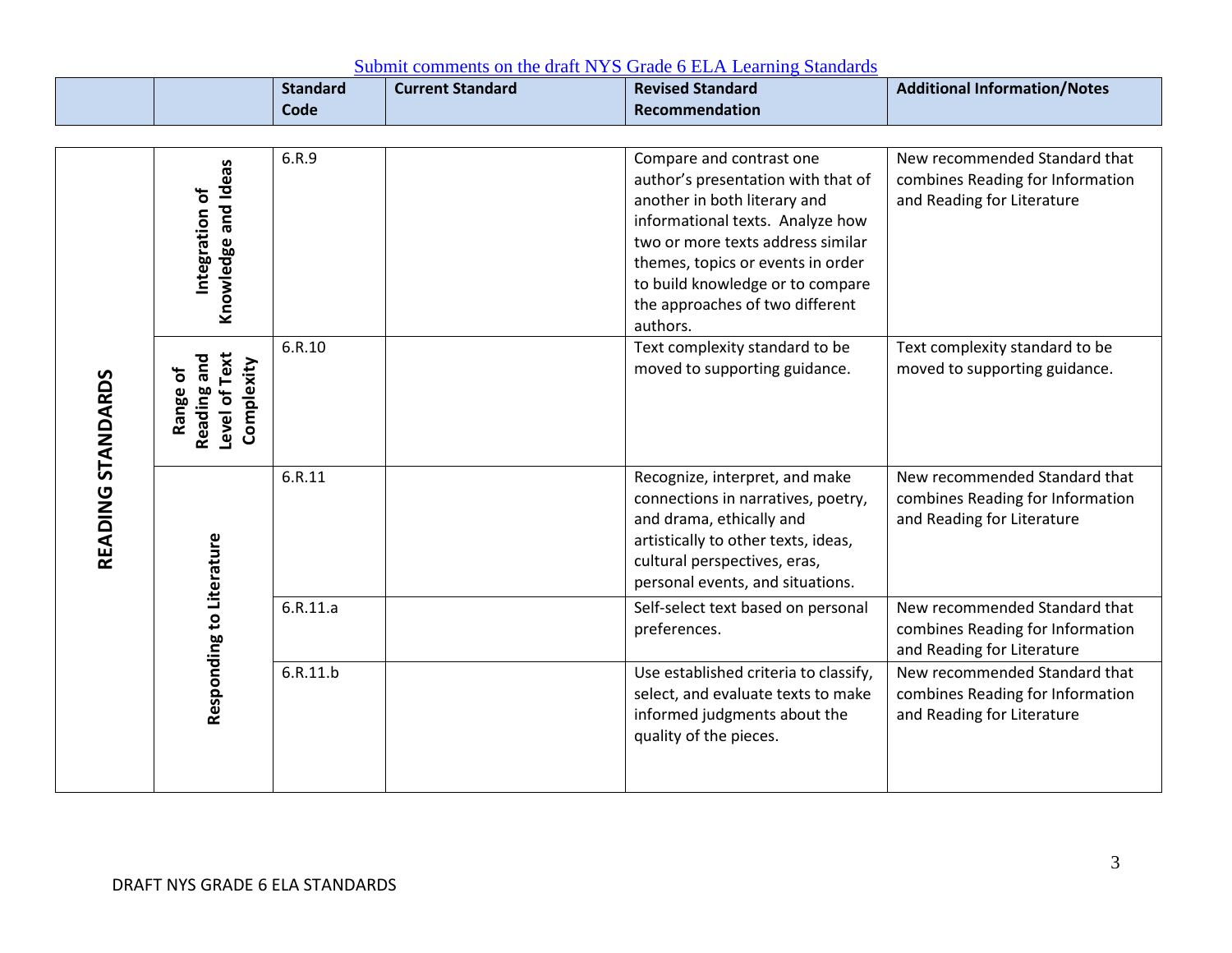|                   |                                                | <b>Standard</b><br>Code | <b>Current Standard</b> | <b>Revised Standard</b><br>Recommendation                                                                                                        | <b>Additional Information/Notes</b>      |
|-------------------|------------------------------------------------|-------------------------|-------------------------|--------------------------------------------------------------------------------------------------------------------------------------------------|------------------------------------------|
|                   |                                                | 6.W.1                   |                         | Produce clear and coherent writing<br>in which the development,<br>organization, and style are<br>appropriate to task, purpose, and<br>audience. | New recommended Standard for<br>Writing. |
|                   |                                                | 6.W.1a                  |                         | Not applicable to this grade                                                                                                                     |                                          |
|                   |                                                | 6.W.1b                  |                         | Use precise language and domain-<br>specific vocabulary to inform about<br>or explain the topic.                                                 | New recommended Standard for<br>Writing. |
| WRITING STANDARDS |                                                | 6.W.1c                  |                         | Use appropriate transitions to<br>clarify the relationships among<br>ideas and concepts.                                                         | New recommended Standard for<br>Writing. |
|                   |                                                | 6.W.1d                  |                         | Establish and maintain a formal<br>style.                                                                                                        | New recommended Standard for<br>Writing. |
|                   | Production, Range, and Distribution of Writing | 6.W.1e                  |                         | Provide a concluding statement or<br>section that supports the<br>information or explanation<br>presented.                                       | New recommended Standard for<br>Writing. |
|                   |                                                | 6.W.2                   |                         | Develop and strengthen writing as<br>needed by planning, revising,<br>editing, rewriting, or trying a new<br>approach.                           | New recommended Standard for<br>Writing. |
|                   |                                                | 6.W.3                   |                         | Write routinely over extended and<br>shorter time frames or a range of<br>tasks, purposes, and audiences.                                        | New recommended Standard for<br>Writing. |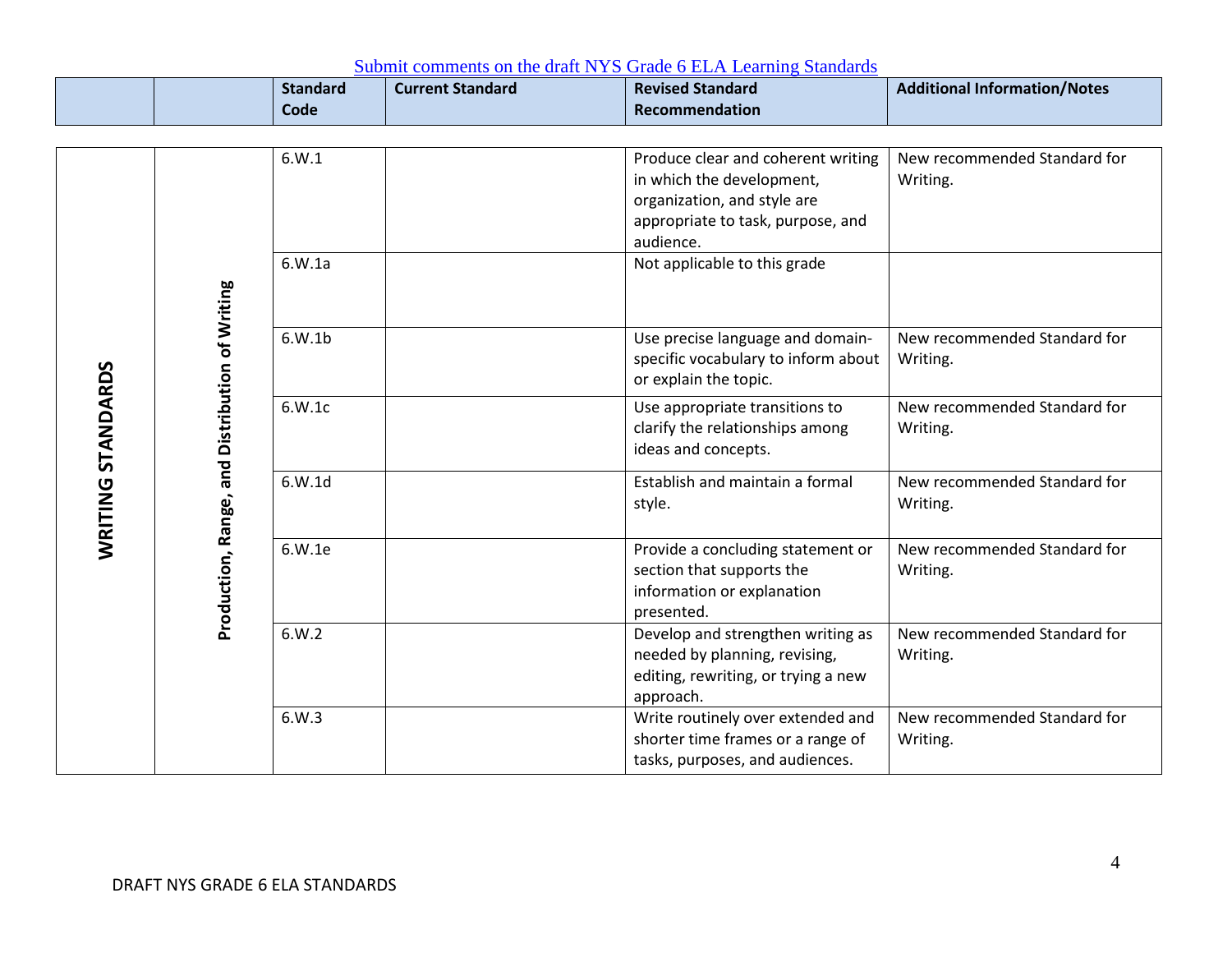|                   |                                                         | <b>Standard</b><br>Code | <b>Current Standard</b> | <b>Revised Standard</b><br>Recommendation                                                                                                                                                                                                                                        | <b>Additional Information/Notes</b>      |
|-------------------|---------------------------------------------------------|-------------------------|-------------------------|----------------------------------------------------------------------------------------------------------------------------------------------------------------------------------------------------------------------------------------------------------------------------------|------------------------------------------|
|                   | Distribution<br>Production,<br>Range, and<br>of Writing | 6.W.4                   |                         | Use technology, including the<br>Internet, to produce and publish<br>writing as well as to interact and<br>collaborate with others.                                                                                                                                              | New recommended Standard for<br>Writing. |
|                   |                                                         | 6.W.5                   |                         | Conduct research to answer<br>questions, including self-generated<br>questions, drawing on several<br>sources and refocusing the inquiry<br>when appropriate.                                                                                                                    | New recommended Standard for<br>Writing. |
| WRITING STANDARDS | Research to Build and Present Knowledge                 | 6.W.6                   |                         | Gather relevant information from<br>multiple print and digital sources;<br>assess the credibility of each<br>source; and quote or paraphrase<br>the data and conclusions of others<br>while avoiding plagiarism and<br>providing basic bibliographic<br>information for sources. | New recommended Standard for<br>Writing. |
|                   |                                                         | 6.W.7                   |                         | Draw evidence from literary or<br>informational texts to support<br>analysis, reflection, and research.<br>Apply grade 6 Reading standards to<br>both literary and informational<br>text, where applicable                                                                       | New recommended Standard for<br>Writing. |
|                   | and Purposes<br><b>Text Types</b>                       | 6.W.8                   |                         | Write arguments to support claims<br>with clear reasons and relevant<br>evidence.                                                                                                                                                                                                | New recommended Standard for<br>Writing. |
|                   |                                                         | 6.W.8a                  |                         | Introduce claim(s) and organize<br>the reasons and evidence clearly.                                                                                                                                                                                                             | New recommended Standard for<br>Writing. |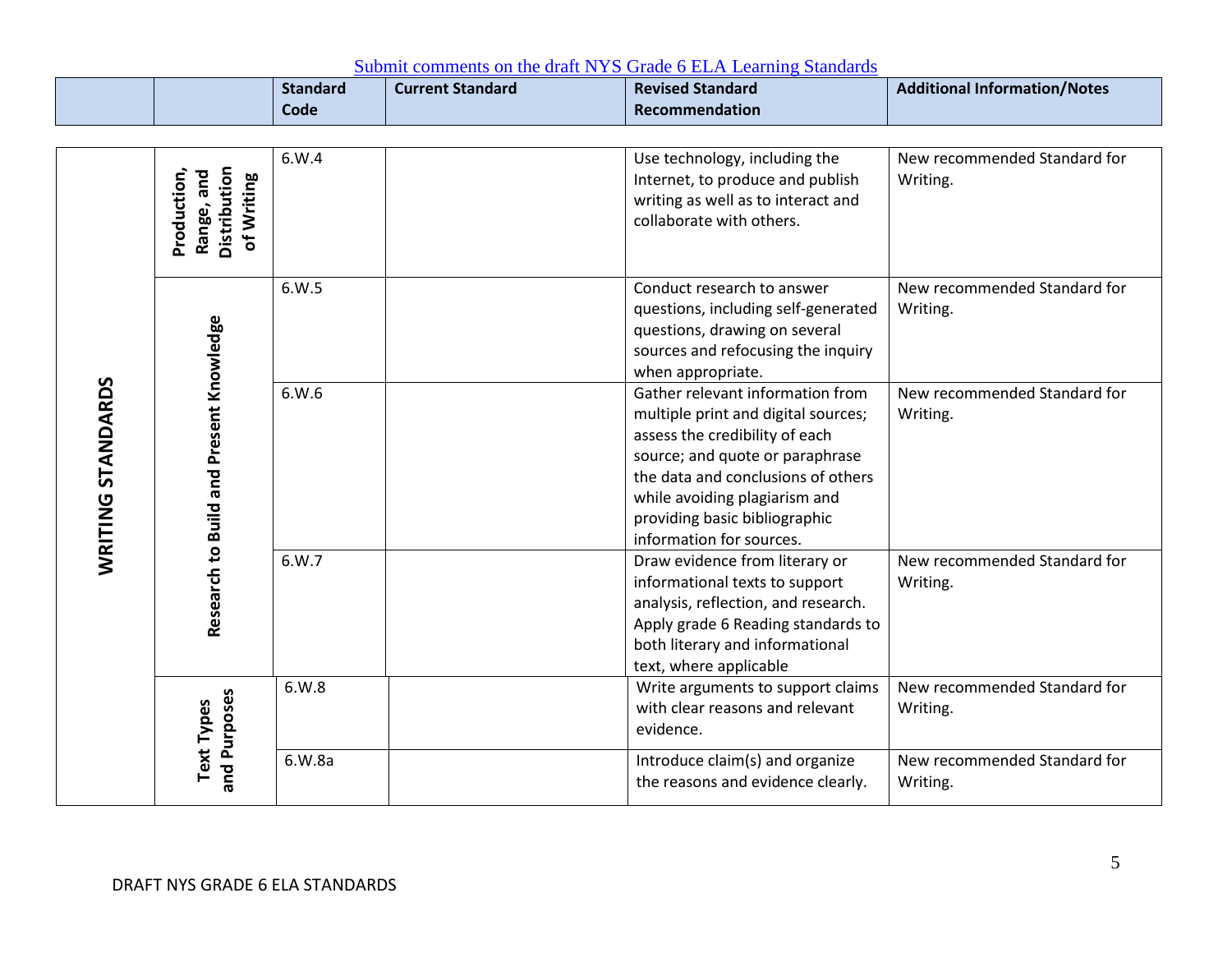|                                              | <b>Standard</b><br>Code | <b>Current Standard</b> | <b>Revised Standard</b><br>Recommendation                                                                                                                                                                                                                                                                                                          | <b>Additional Information/Notes</b>                                                  |
|----------------------------------------------|-------------------------|-------------------------|----------------------------------------------------------------------------------------------------------------------------------------------------------------------------------------------------------------------------------------------------------------------------------------------------------------------------------------------------|--------------------------------------------------------------------------------------|
| WRITING STANDARDS<br>Text Types and Purposes | 6.W.8b<br>6.W.9         |                         | Support claim(s) with clear reasons<br>and relevant evidence, using<br>credible sources and<br>demonstrating an understanding<br>of the topic or text.<br>Write informative/explanatory<br>texts to examine a topic and<br>convey ideas, concepts, and<br>information through the selection,<br>organization, and analysis of<br>relevant content. | New recommended Standard for<br>Writing.<br>New recommended Standard for<br>Writing. |
|                                              | 6.W.9a                  |                         | Introduce a topic; organize ideas,<br>concepts, and information, using<br>strategies such as definition,<br>classification,<br>comparison/contrast, and<br>cause/effect; include formatting<br>(e.g., headings), graphics (e.g.,<br>charts, tables), and multimedia<br>when useful to aiding<br>comprehension.                                     | New recommended Standard for<br>Writing.                                             |
|                                              | 6.W.9b                  |                         | Develop the topic with relevant<br>facts, definitions, concrete details,<br>quotations, or other information<br>and examples.                                                                                                                                                                                                                      | New recommended Standard for<br>Writing.                                             |
|                                              | 6. W. 10                |                         | Write narratives to develop real or<br>imagined experiences or events<br>using effective techniques,<br>descriptive details and sequencing                                                                                                                                                                                                         | New recommended Standard for<br>Writing.                                             |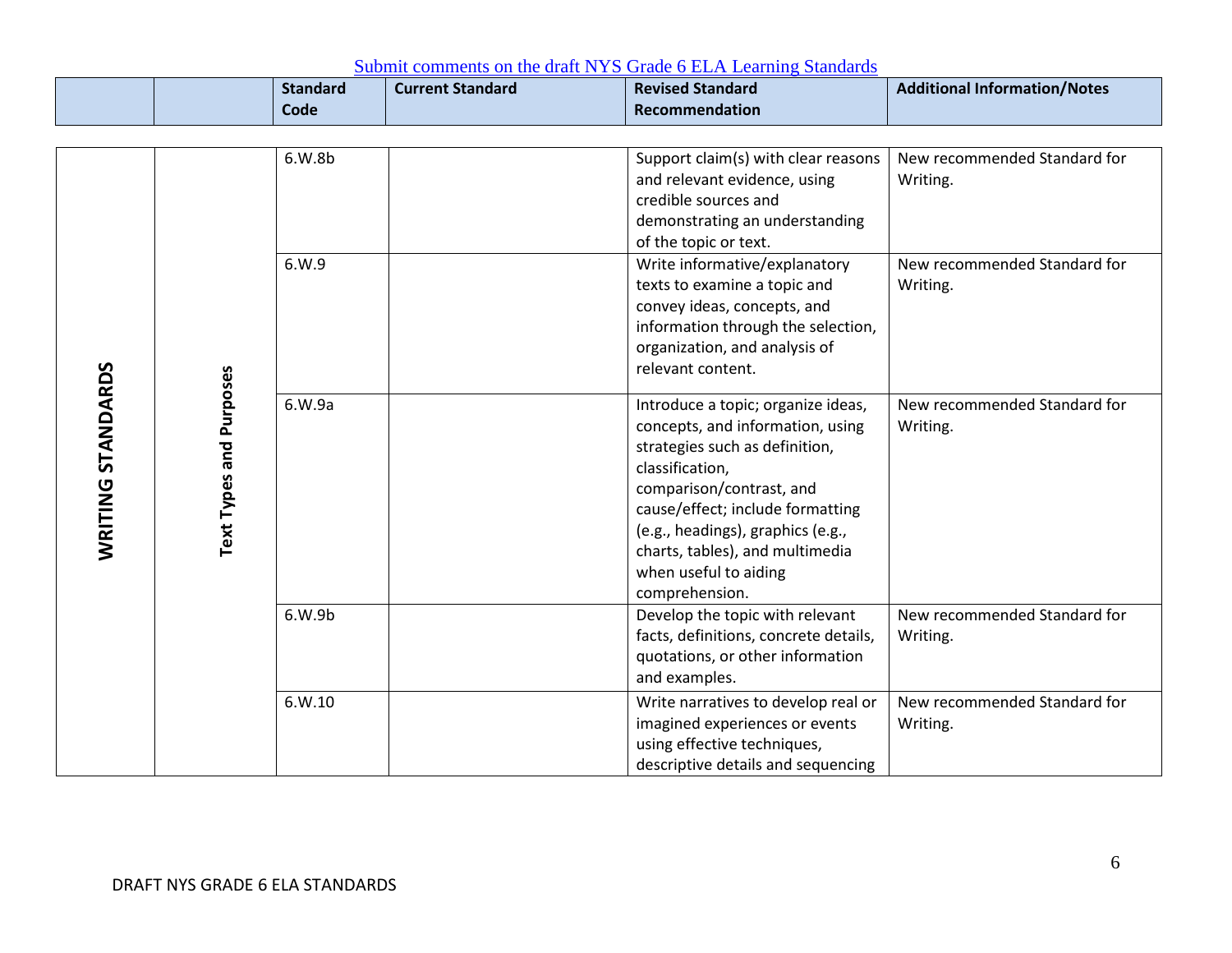|                   |                         | <b>Standard</b><br>Code | <b>Current Standard</b> | <b>Revised Standard</b><br>Recommendation                                                                                                           | <b>Additional Information/Notes</b>      |
|-------------------|-------------------------|-------------------------|-------------------------|-----------------------------------------------------------------------------------------------------------------------------------------------------|------------------------------------------|
|                   |                         |                         |                         |                                                                                                                                                     |                                          |
|                   |                         | 6.W.10a                 |                         | Engage and orient the reader by<br>introducing a narrator and/or<br>characters; organize an event<br>sequence                                       | New recommended Standard for<br>Writing. |
|                   |                         | 6.W.10b                 |                         | Use narrative techniques, such as<br>dialogue and description, to<br>develop experiences, events,<br>and/or characters.                             | New recommended Standard for<br>Writing. |
|                   |                         | 6.W.10c                 |                         | Use a variety of transition words,<br>phrases, and clauses to convey<br>sequence and signal shifts from<br>one time frame or setting to<br>another. | New recommended Standard for<br>Writing. |
| WRITING STANDARDS | Text Types and Purposes | 6.W.10d                 |                         | Use precise words and phrases,<br>relevant descriptive details, and<br>sensory language to convey<br>experiences and events.                        | New recommended Standard for<br>Writing. |
|                   |                         | 6.W.10e                 |                         | Provide a conclusion that follows<br>from and reflects on what is<br>experienced, observed, or resolved<br>over the course of the narrative.        | New recommended Standard for<br>Writing. |
|                   |                         | 6. W.11                 |                         | Create and present a text or art<br>work in response to a literary<br>work.                                                                         | New recommended Standard for<br>Writing. |
|                   |                         | 6.W.11a                 |                         | Develop a perspective or theme<br>supported by relevant details.                                                                                    | New recommended Standard for<br>Writing. |
|                   |                         | 6.W.11b                 |                         | Not applicable to this grade                                                                                                                        |                                          |
|                   |                         | 6.W.11c                 |                         | Recognize and illustrate social,<br>historical, and cultural features in<br>the presentation of literary texts.                                     | New recommended Standard for<br>Writing. |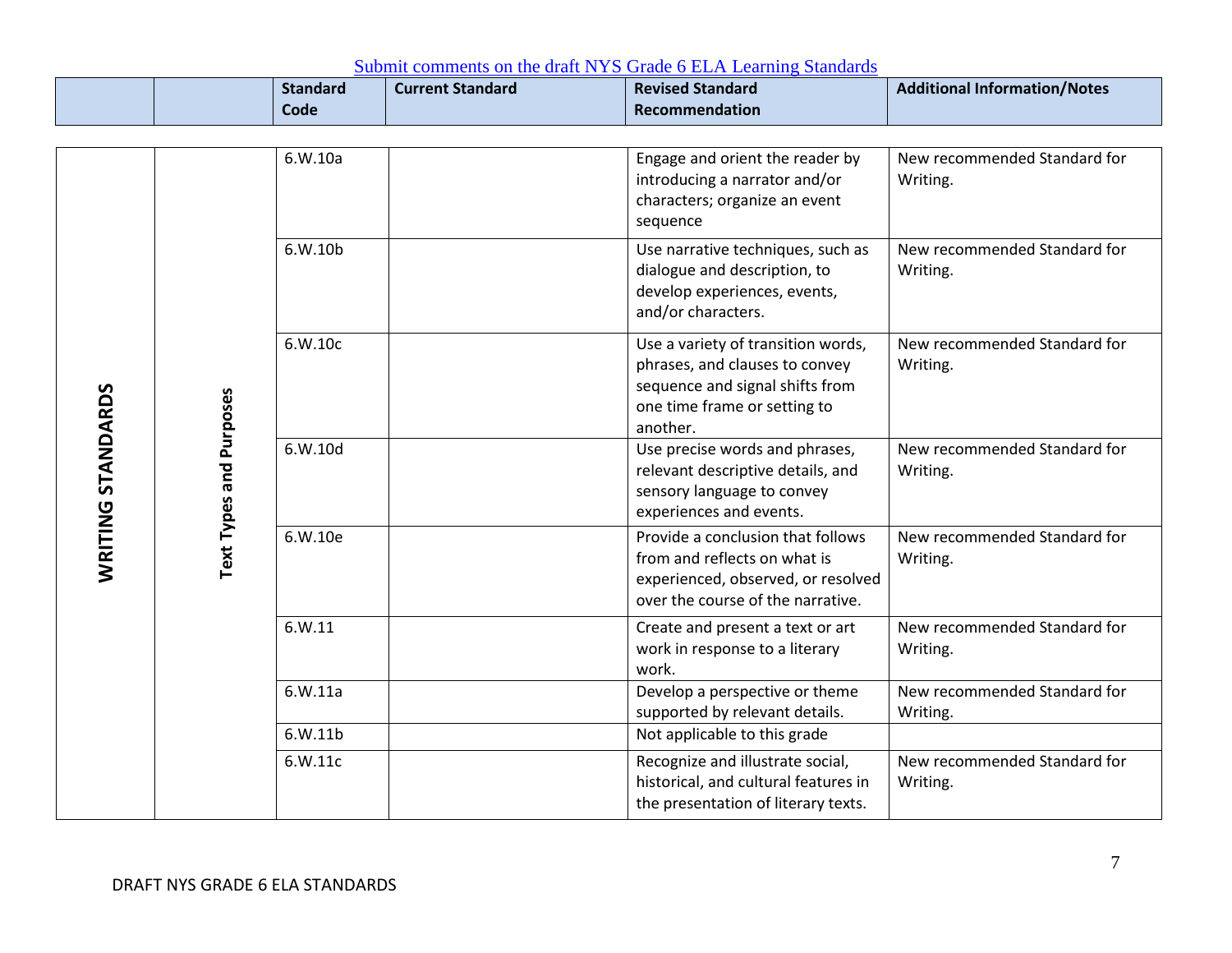|                                                     |                                           | <b>Standard</b><br>Code | <b>Current Standard</b> | <b>Revised Standard</b><br>Recommendation                                              | <b>Additional Information/Notes</b>      |
|-----------------------------------------------------|-------------------------------------------|-------------------------|-------------------------|----------------------------------------------------------------------------------------|------------------------------------------|
| <b>RDS</b><br>ט<br>RITIN<br><b>QNA</b><br><b>in</b> | <b>G</b><br>oses<br>pes<br>o.<br>ext<br>௨ | 6.W.11d                 |                         | Create poetry, stories, plays, and<br>other literary forms<br>(e.g. videos, art work). | New recommended Standard for<br>Writing. |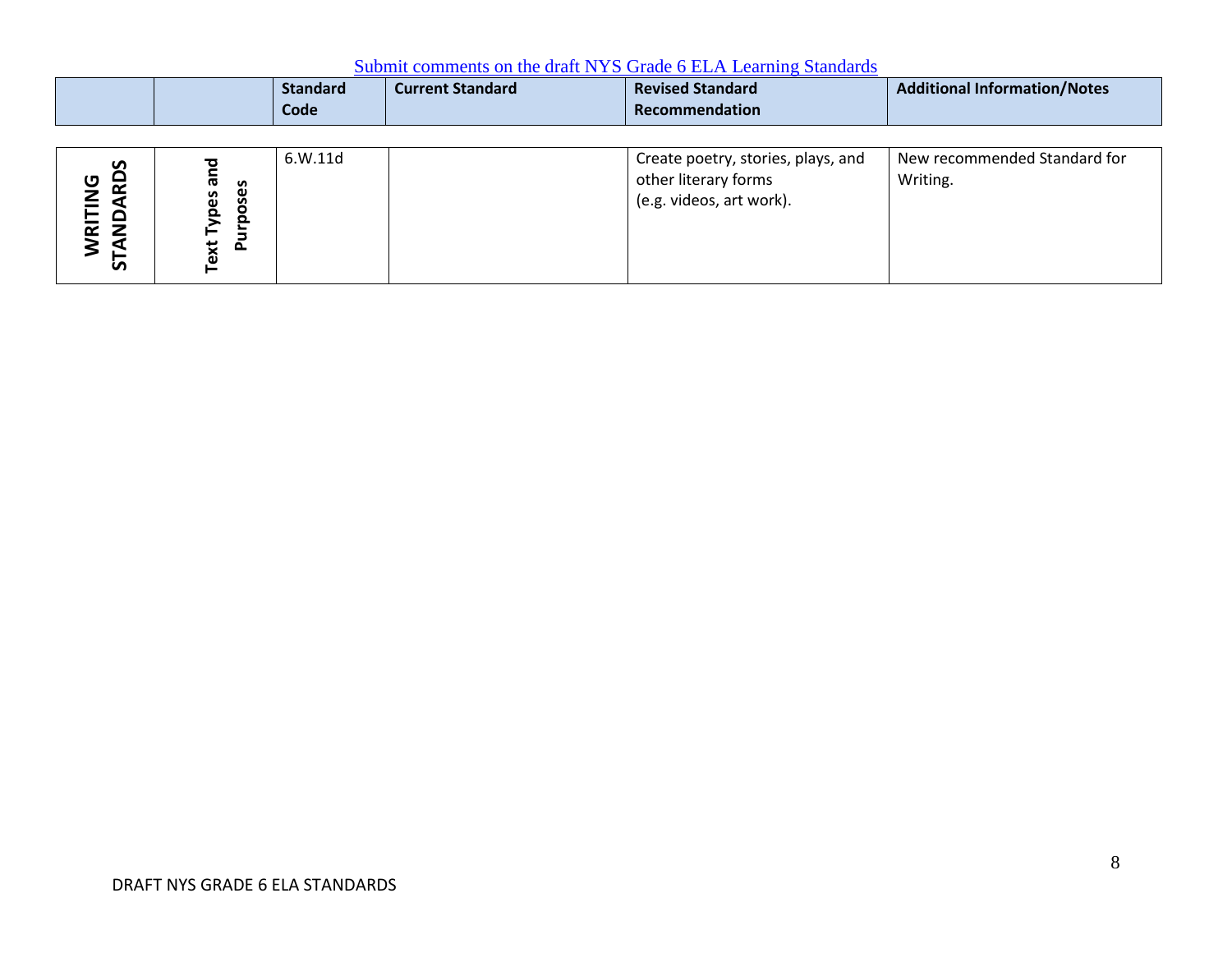|                                  |                                 | <b>Standard</b> | <b>Current Standard</b>                                                                                                                                                                                                                            | <b>Revised Standard</b>                                                                                                                                                                                               | <b>Additional Information/Notes</b>                                                               |
|----------------------------------|---------------------------------|-----------------|----------------------------------------------------------------------------------------------------------------------------------------------------------------------------------------------------------------------------------------------------|-----------------------------------------------------------------------------------------------------------------------------------------------------------------------------------------------------------------------|---------------------------------------------------------------------------------------------------|
|                                  |                                 | Code            |                                                                                                                                                                                                                                                    | Recommendation                                                                                                                                                                                                        |                                                                                                   |
|                                  |                                 | 6.5L.1          | Engage effectively in a range of<br>collaborative discussions (one-<br>on-one, in groups, and teacher-<br>led) with diverse partners on<br>grade 6 topics, texts, and<br>issues, building on others' ideas<br>and expressing their own<br>clearly. | Engage effectively in a range of<br>collaborative discussions with<br>diverse partners, building on<br>others' ideas, and expressing their<br>own clearly.                                                            | Changed to remove examples.<br>Committee recommends a separate<br>section with examples/guidance. |
| SPEAKING AND LISTENING STANDARDS | Comprehension and Collaboration | 6.5L.1a         | Come to discussions prepared,<br>having read or studied required<br>material; explicitly draw on that<br>preparation by referring to<br>evidence on the topic, text, or<br>issue to probe and reflect on<br>ideas under discussion.                | Come to discussions prepared,<br>having read or studied required<br>material; draw on that preparation<br>by referring to evidence on the<br>topic, text, or issue to probe and<br>reflect on ideas under discussion. | Changed for clarity (removed<br>explicitly).                                                      |
|                                  |                                 | 6.5L.1b         | Follow rules for collegial<br>discussions, set specific goals<br>and deadlines, and define<br>individual roles as needed.                                                                                                                          | Follow norms for collegial<br>discussions, set specific goals and<br>deadlines, and define individual<br>roles as needed.                                                                                             | Changed for consistency across<br>grades (changed rules to norms).                                |
|                                  |                                 | 6.SL.1c         | Pose and respond to specific<br>questions with elaboration and<br>detail by making comments<br>that contribute to the topic,<br>text, or issue under discussion.                                                                                   | No change                                                                                                                                                                                                             |                                                                                                   |
|                                  |                                 | 6.SL.1d         | Review the key ideas expressed<br>and demonstrate<br>understanding of multiple<br>perspectives through reflection<br>and paraphrasing.                                                                                                             | Consider the relevant ideas<br>expressed and demonstrate<br>understanding of multiple<br>perspectives through reflection<br>and paraphrasing.                                                                         | Changed for clarity of language<br>(relevant and key).                                            |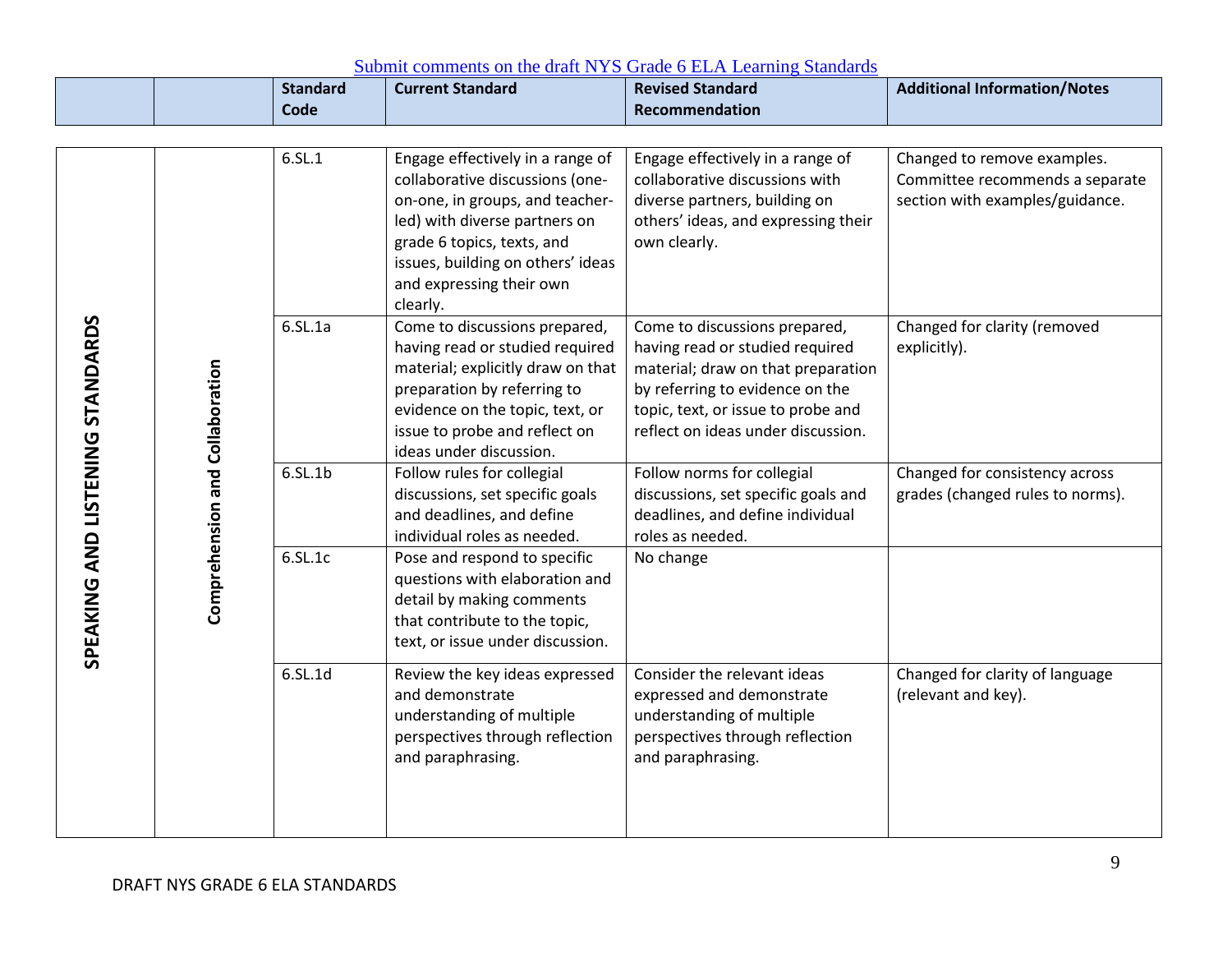|                                  |                                 | <b>Standard</b><br><b>Code</b> | <b>Current Standard</b>                                                                                                                                                                        | <b>Revised Standard</b><br>Recommendation                                                                                                                                  | <b>Additional Information/Notes</b>                  |
|----------------------------------|---------------------------------|--------------------------------|------------------------------------------------------------------------------------------------------------------------------------------------------------------------------------------------|----------------------------------------------------------------------------------------------------------------------------------------------------------------------------|------------------------------------------------------|
|                                  |                                 |                                |                                                                                                                                                                                                |                                                                                                                                                                            |                                                      |
|                                  |                                 | 6.SL.1e                        | Seek to understand and<br>communicate with individuals<br>from different perspectives and<br>cultural backgrounds.                                                                             | Seek to understand and<br>communicate with individuals<br>from diverse backgrounds.                                                                                        | Change for clarity and consistency<br>across grades. |
| SPEAKING AND LISTENING STANDARDS | Comprehension and Collaboration | 6.SL.2                         | Interpret information<br>presented in diverse media and<br>formats (e.g., visually,<br>quantitatively, orally) and<br>explain how it contributes to a<br>topic, text, or issue under<br>study. | Interpret information presented in<br>diverse formats (e.g., visually,<br>quantitatively, orally) and explain<br>how it relates to a topic, text, or<br>issue under study. | Changed for more precise language.                   |
|                                  |                                 | $6.$ SL $.2a$                  | Use their experience and their<br>knowledge of language and<br>logic, as well as culture, to think<br>analytically, address problems<br>creatively, and advocate<br>persuasively.              | Suggestion to omit and move to<br>companion document.                                                                                                                      |                                                      |
|                                  |                                 | 6.SL.3                         | Delineate a speaker's argument<br>and specific claims,<br>distinguishing claims that are<br>supported by reasons and<br>evidence from claims that are<br>not.                                  | No change                                                                                                                                                                  |                                                      |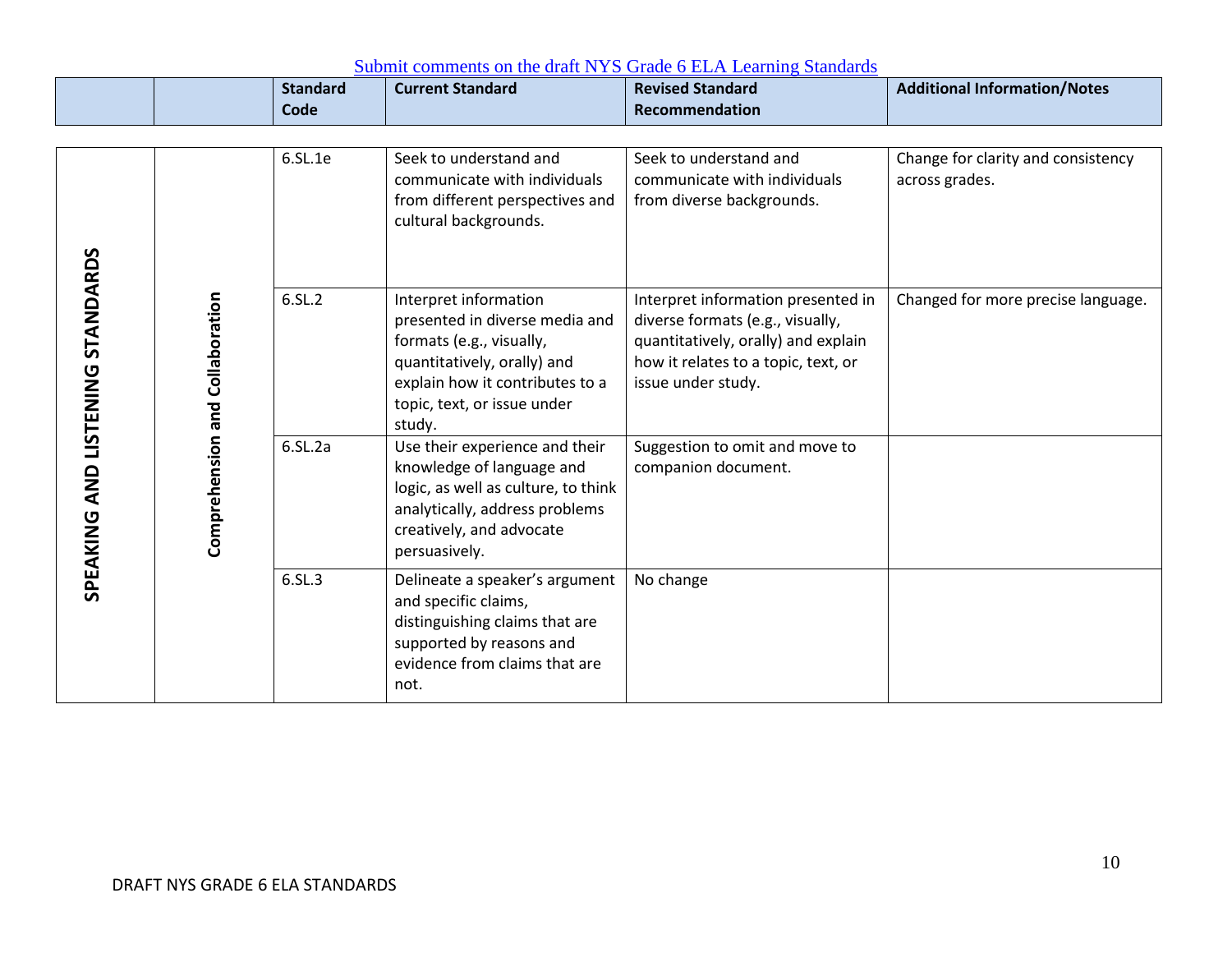|                                     |                                    | <b>Standard</b><br>Code | <b>Current Standard</b>                                                                                                                                                                                                                      | <b>Revised Standard</b><br>Recommendation                                                                                                                                                                                               | <b>Additional Information/Notes</b>                                                                |
|-------------------------------------|------------------------------------|-------------------------|----------------------------------------------------------------------------------------------------------------------------------------------------------------------------------------------------------------------------------------------|-----------------------------------------------------------------------------------------------------------------------------------------------------------------------------------------------------------------------------------------|----------------------------------------------------------------------------------------------------|
|                                     |                                    |                         |                                                                                                                                                                                                                                              |                                                                                                                                                                                                                                         |                                                                                                    |
| SPEAKING AND LISTENING STANDARDS    |                                    | 6.SL.4                  | Present claims and findings,<br>sequencing ideas logically and<br>using pertinent descriptions,<br>facts, and details to accentuate<br>main ideas or themes; use<br>appropriate eye contact,<br>adequate volume, and clear<br>pronunciation. | Present claims and findings,<br>sequencing ideas logically and<br>using pertinent descriptions, facts,<br>and details to accentuate main<br>ideas or themes; use appropriate<br>eye contact, adequate volume, and<br>clear enunciation. | Changed for language<br>(pronunciation replaced with<br>enunciation).                              |
| Presentation of Knowledge and Ideas |                                    | 6.SL.5                  | Include multimedia<br>components (e.g., graphics,<br>images, music, sound) and<br>visual displays in presentations<br>to clarify information.                                                                                                | Include multimedia components<br>and visual displays in presentations<br>to clarify information.                                                                                                                                        | Changed to removed examples.<br>Committee recommends a separate<br>section with examples/guidance. |
|                                     |                                    | 6.SL.6                  | Adapt speech to a variety of<br>contexts and tasks,<br>demonstrating command of<br>formal English when indicated<br>or appropriate. (See grade 6<br>Language standards 1 and 3 on<br>page 66 for specific<br>expectations.)                  | Adapt speech to a variety of<br>contexts and task, demonstrating<br>command of formal English when<br>indicated or appropriate.                                                                                                         | Changed to remove reference to<br>Language Standards.                                              |
|                                     |                                    | 6.L.1                   | Demonstrate command of the<br>conventions of standard English<br>grammar and usage when<br>writing or speaking.                                                                                                                              | No change                                                                                                                                                                                                                               |                                                                                                    |
| LANGUAGE                            | Standard English<br>Conventions of | 6.L.1a                  | Ensure that pronouns are in the<br>proper case (subjective,<br>objective, possessive).                                                                                                                                                       | No change                                                                                                                                                                                                                               |                                                                                                    |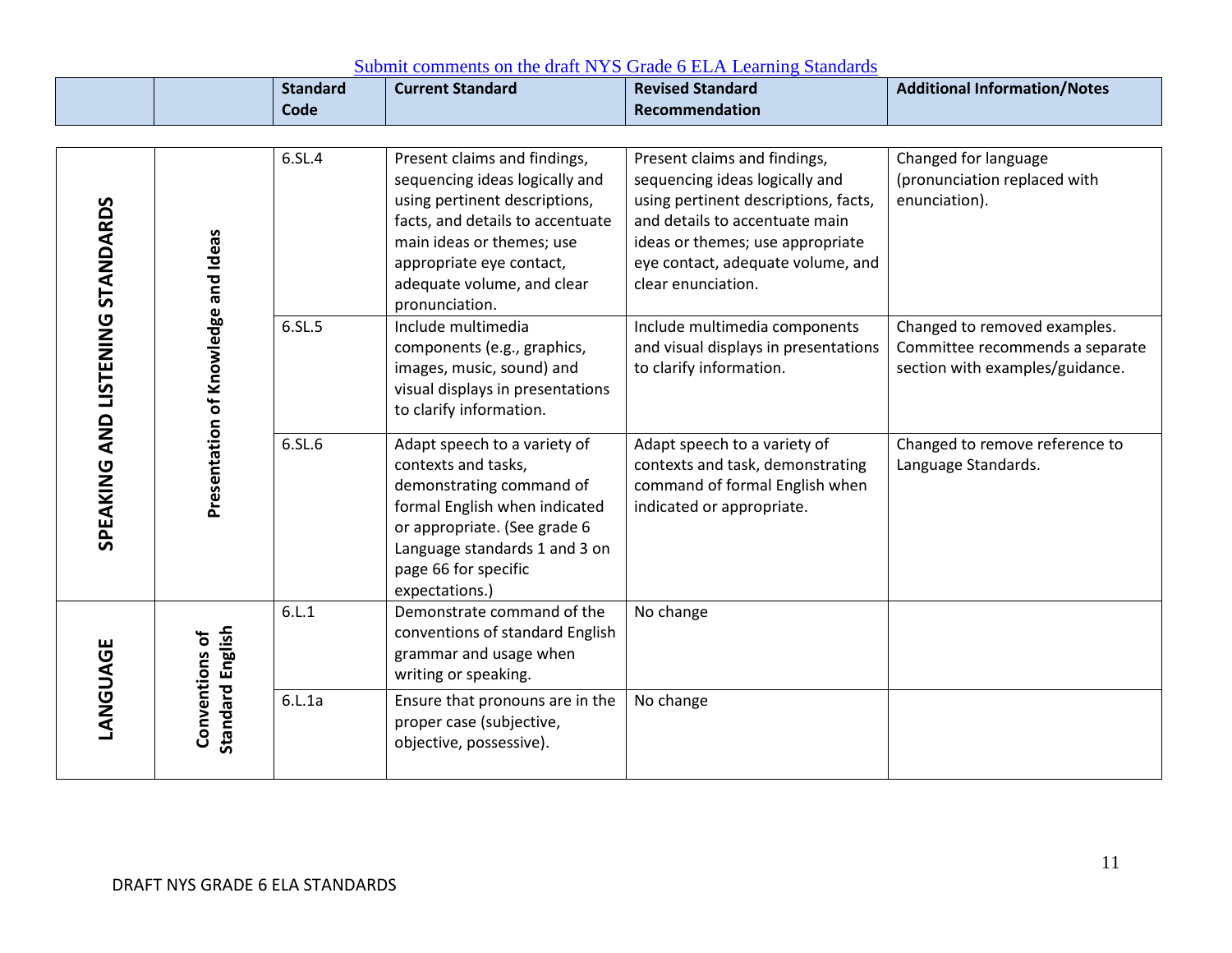|         |                                 | <b>Standard</b><br>Code | <b>Current Standard</b>                                                                                                                                                                      | <b>Revised Standard</b><br><b>Recommendation</b>                                                                       | <b>Additional Information/Notes</b>                                |
|---------|---------------------------------|-------------------------|----------------------------------------------------------------------------------------------------------------------------------------------------------------------------------------------|------------------------------------------------------------------------------------------------------------------------|--------------------------------------------------------------------|
|         |                                 | 6.L.1b                  | Use intensive pronouns (e.g.,                                                                                                                                                                | Use intensive pronouns.                                                                                                | Changed to delete examples.                                        |
|         |                                 |                         | myself, ourselves).                                                                                                                                                                          |                                                                                                                        | Committee recommends a separate<br>section with examples/guidance. |
|         |                                 | 6.L.1c                  | Recognize and correct<br>inappropriate shifts in pronoun<br>number and person.*                                                                                                              | No change                                                                                                              |                                                                    |
| ANGUAGE |                                 | 6.L.1d                  | Recognize and correct vague<br>pronouns (i.e., ones with<br>unclear or ambiguous<br>antecedents).*                                                                                           | Recognize and correct pronouns<br>that have unclear or ambiguous<br>antecedents.*                                      | Changed to simplify language.                                      |
|         | Conventions of Standard English | 6.L.1e                  | Recognize variations from<br>standard English in their own<br>and others' writing and<br>speaking, and identify and use<br>strategies to improve<br>expression in conventional<br>language.* | Recognize variations of standard<br>English, and use strategies to<br>improve expression in<br>conventional language.* | Changed to simplify language.                                      |
|         |                                 | 6.L.2                   | Demonstrate command of the<br>conventions of standard English<br>capitalization, punctuation, and<br>spelling when writing.                                                                  | No change                                                                                                              |                                                                    |
|         |                                 | 6.L.2a                  | Use punctuation (commas,<br>parentheses, dashes) to set off<br>nonrestrictive/parenthetical<br>elements.*                                                                                    | No change                                                                                                              |                                                                    |
|         |                                 | 6.L.2b                  | Spell correctly.                                                                                                                                                                             | Deleted                                                                                                                |                                                                    |

\* Begins in Grade 6 and continues as progressive skill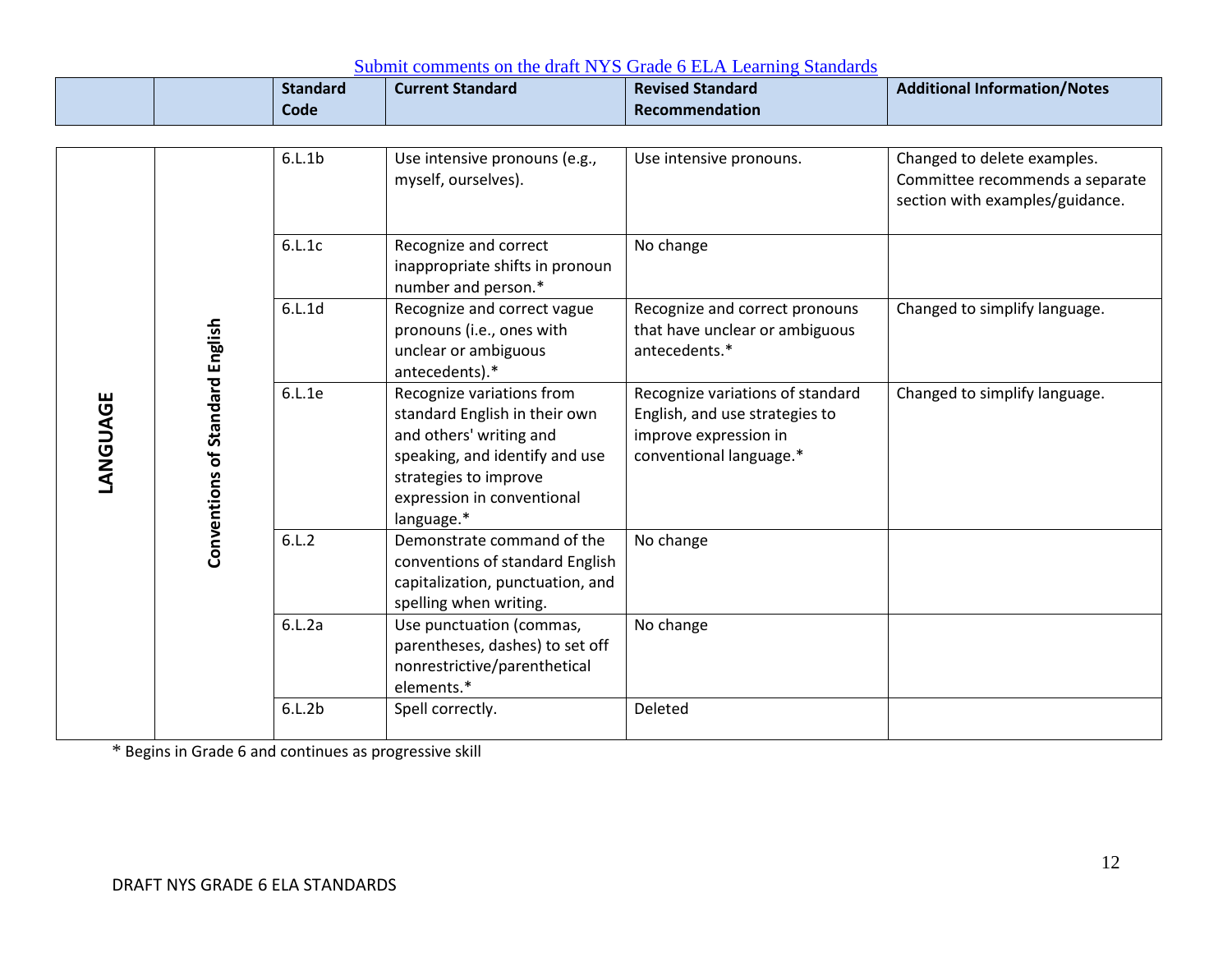|          |                                 | <b>Standard</b><br>Code | <b>Davidle Community on the Graft TVTD Orage of Lill I Louising, Dramatical</b><br><b>Current Standard</b>                                                                                                                  | <b>Revised Standard</b><br>Recommendation                                                                                                                                                       | <b>Additional Information/Notes</b>                 |
|----------|---------------------------------|-------------------------|-----------------------------------------------------------------------------------------------------------------------------------------------------------------------------------------------------------------------------|-------------------------------------------------------------------------------------------------------------------------------------------------------------------------------------------------|-----------------------------------------------------|
|          |                                 |                         |                                                                                                                                                                                                                             |                                                                                                                                                                                                 |                                                     |
| LANGUAGE | Knowledge of<br><b>Language</b> | 6.L.3                   | Use knowledge of language and<br>its conventions when writing,<br>speaking, reading, or listening.                                                                                                                          | No change                                                                                                                                                                                       |                                                     |
|          |                                 | 6.L.3a                  | Vary sentence patterns for<br>meaning, reader/listener<br>interest, and style.*                                                                                                                                             | No change                                                                                                                                                                                       |                                                     |
|          |                                 | 6.L.3b                  | Maintain consistency in style<br>and tone.*                                                                                                                                                                                 | No change                                                                                                                                                                                       |                                                     |
|          | Vocabulary Acquisition and Use  | 6.L.4                   | Determine or clarify the<br>meaning of unknown and<br>multiple-meaning words and<br>phrases based on grade 6<br>reading and content, choosing<br>flexibly from a range of<br>strategies.                                    | Determine or clarify the meaning<br>of unknown and multiple-meaning<br>words and phrases, choosing<br>flexibly from a range of strategies.                                                      |                                                     |
|          |                                 | 6.L.4a                  | Use context (e.g., the overall<br>meaning of a sentence or<br>paragraph; a word's position or<br>function in a sentence) as a clue<br>to the meaning of a word or<br>phrase.                                                | No change                                                                                                                                                                                       |                                                     |
|          |                                 | 6.L.4b                  | Use common, grade-<br>appropriate Greek or Latin<br>affixes and roots as clues to the<br>meaning of a word (e.g.,<br>audience, auditory, audible).                                                                          | No change                                                                                                                                                                                       |                                                     |
|          |                                 | 6.L.4c                  | Consult reference materials<br>(e.g., dictionaries, glossaries,<br>thesauruses), both print and<br>digital, to find the<br>pronunciation of a word or<br>determine or clarify its precise<br>meaning or its part of speech. | Consult reference materials (e.g.,<br>dictionaries, glossaries,<br>thesauruses) to find the<br>pronunciation of a word or<br>determine or clarify its precise<br>meaning or its part of speech. | Changed to omit references to print<br>and digital. |